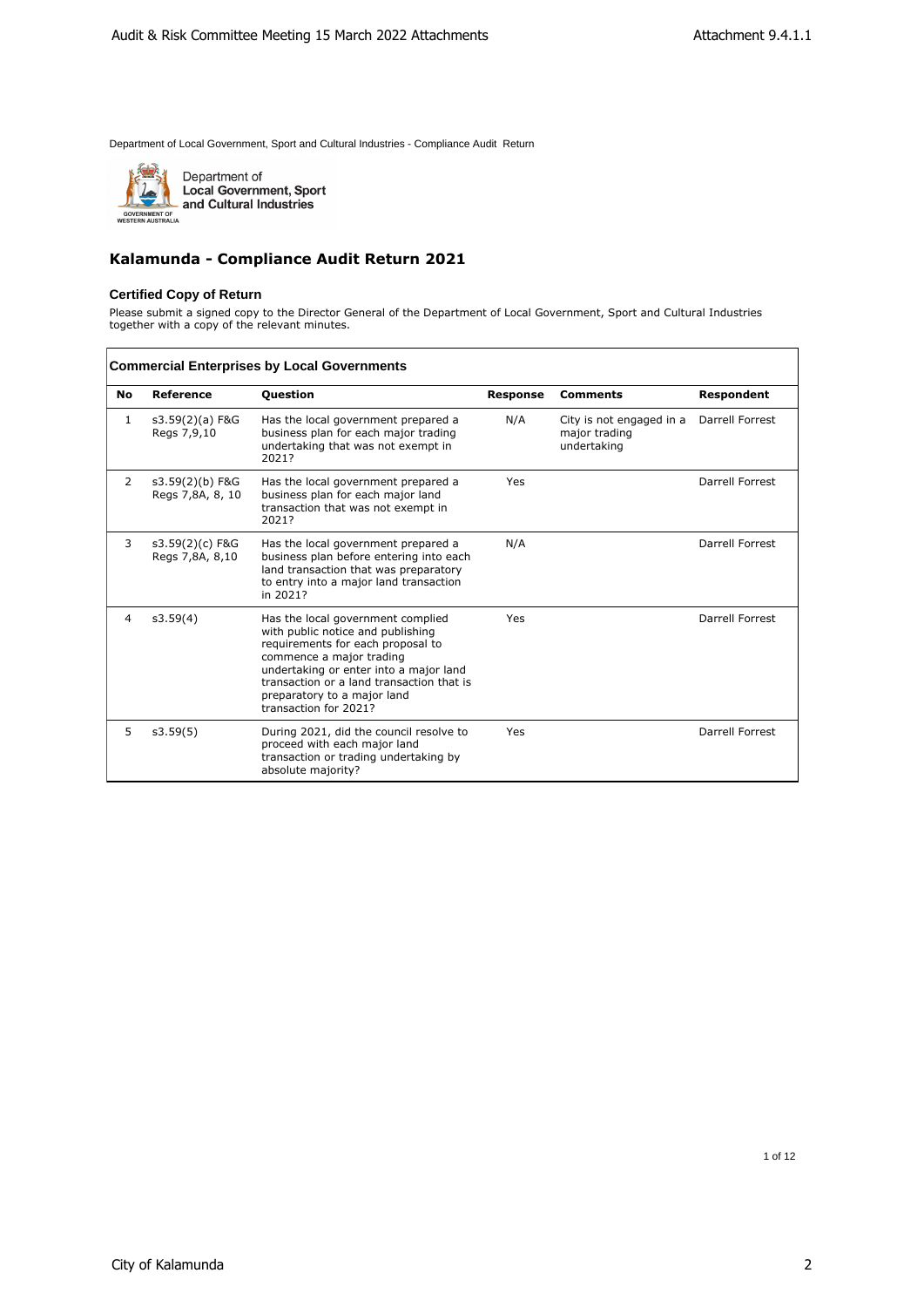

Department of<br>Local Government, Sport<br>and Cultural Industries

| <b>GUVERNMENT UF</b> |                          |
|----------------------|--------------------------|
|                      | <b>NESTERN AUSTRALIA</b> |

# **Delegation of Power/Duty**

| No             | Reference                         | Question                                                                                                                                              | <b>Response</b> | <b>Comments</b>                         | Respondent             |
|----------------|-----------------------------------|-------------------------------------------------------------------------------------------------------------------------------------------------------|-----------------|-----------------------------------------|------------------------|
| $\mathbf{1}$   | s5.16                             | Were all delegations to committees<br>resolved by absolute majority?                                                                                  | N/A             | No Committee has<br>delegated authority | Darrell Forrest        |
| 2              | s5.16                             | Were all delegations to committees in<br>writing?                                                                                                     | N/A             |                                         | Darrell Forrest        |
| 3              | s5.17                             | Were all delegations to committees<br>within the limits specified in section<br>5.17?                                                                 | N/A             |                                         | Darrell Forrest        |
| 4              | s5.18                             | Were all delegations to committees<br>recorded in a register of delegations?                                                                          | N/A             |                                         | Darrell Forrest        |
| 5              | s5.18                             | Has council reviewed delegations to its<br>committees in the 2020/2021 financial<br>year?                                                             | N/A             |                                         | Darrell Forrest        |
| 6              | s5.42(1) & s5.43<br>Admin Reg 18G | Did the powers and duties delegated to<br>the CEO exclude those listed in section<br>5.43 of the Act?                                                 | Yes             |                                         | <b>Darrell Forrest</b> |
| $\overline{7}$ | s5.42(1)                          | Were all delegations to the CEO<br>resolved by an absolute majority?                                                                                  | Yes             |                                         | Darrell Forrest        |
| 8              | s5.42(2)                          | Were all delegations to the CEO in<br>writing?                                                                                                        | Yes             |                                         | Darrell Forrest        |
| 9              | s5.44(2)                          | Were all delegations by the CEO to any<br>employee in writing?                                                                                        | Yes             |                                         | Darrell Forrest        |
| 10             | $s5.16(3)(b)$ &<br>s5.45(1)(b)    | Were all decisions by the council to<br>amend or revoke a delegation made by<br>absolute majority?                                                    | Yes             |                                         | Darrell Forrest        |
| 11             | s5.46(1)                          | Has the CEO kept a register of all<br>delegations made under Division 4 of<br>the Act to the CEO and to employees?                                    | Yes             |                                         | Darrell Forrest        |
| 12             | s5.46(2)                          | Were all delegations made under<br>Division 4 of the Act reviewed by the<br>delegator at least once during the<br>2020/2021 financial year?           | Yes             |                                         | <b>Darrell Forrest</b> |
| 13             | s5.46(3) Admin<br>Reg 19          | Did all persons exercising a delegated<br>power or duty under the Act keep, on<br>all occasions, a written record in<br>accordance with Admin Reg 19? | Yes             |                                         | Darrell Forrest        |

#### **Disclosure of Interest**

| No | Reference | <b>Question</b>                                                                                                                                                                                                                                                                        | Response | Comments | Respondent      |
|----|-----------|----------------------------------------------------------------------------------------------------------------------------------------------------------------------------------------------------------------------------------------------------------------------------------------|----------|----------|-----------------|
|    |           |                                                                                                                                                                                                                                                                                        |          |          |                 |
|    | s5.67     | Where a council member disclosed an<br>interest in a matter and did not have<br>participation approval under sections<br>5.68 or 5.69, did the council member<br>ensure that they did not remain<br>present to participate in discussion or<br>decision making relating to the matter? | Yes      |          | Darrell Forrest |

2 of 12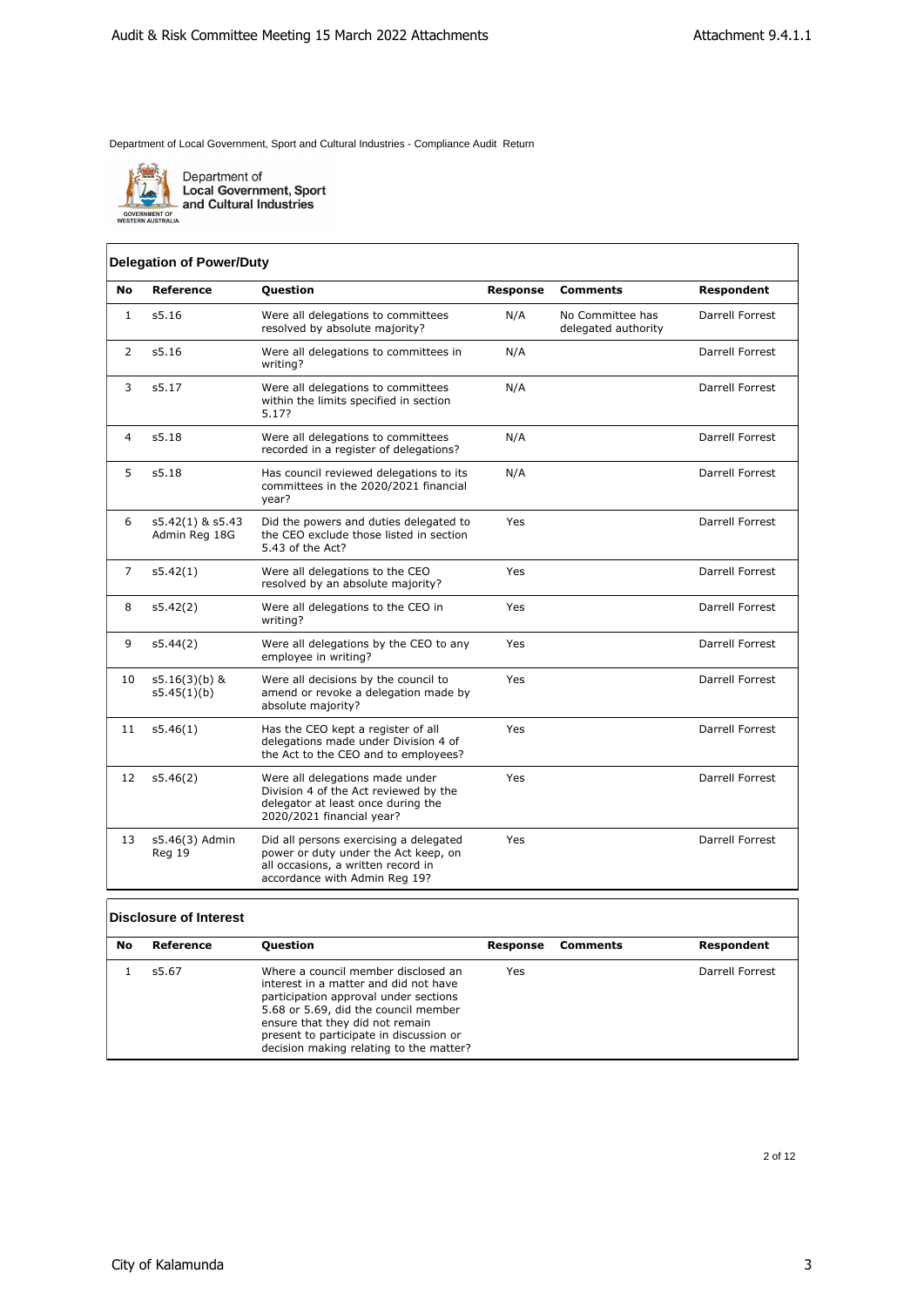

| No | <b>Reference</b>                      | Question                                                                                                                                                                                                                                                                     | Response | <b>Comments</b>                        | Respondent      |
|----|---------------------------------------|------------------------------------------------------------------------------------------------------------------------------------------------------------------------------------------------------------------------------------------------------------------------------|----------|----------------------------------------|-----------------|
| 2  | s5.68(2) & s5.69                      | Were all decisions regarding<br>(5) Admin Reg 21A participation approval, including the<br>extent of participation allowed and,<br>where relevant, the information<br>required by Admin Reg 21A, recorded<br>in the minutes of the relevant council<br>or committee meeting? | N/A      | No requests were made  Darrell Forrest |                 |
| 3  | s5.73                                 | Were disclosures under section<br>sections 5.65, 5.70 or 5.71A(3)<br>recorded in the minutes of the meeting<br>at which the disclosures were made?                                                                                                                           | Yes      |                                        | Darrell Forrest |
| 4  | s5.75 Admin Reg<br>22, Form 2         | Was a primary return in the prescribed<br>form lodged by all relevant persons<br>within three months of their start day?                                                                                                                                                     | Yes      |                                        | Darrell Forrest |
| 5  | s5.76 Admin Reg<br>23, Form 3         | Was an annual return in the prescribed<br>form lodged by all relevant persons by<br>31 August 2021?                                                                                                                                                                          | Yes      |                                        | Darrell Forrest |
| 6  | s5.77                                 | On receipt of a primary or annual<br>return, did the CEO, or the<br>mayor/president, give written<br>acknowledgment of having received<br>the return?                                                                                                                        | Yes      |                                        | Darrell Forrest |
| 7  | $s5.88(1)$ & $(2)(a)$                 | Did the CEO keep a register of financial<br>interests which contained the returns<br>lodged under sections 5.75 and 5.76?                                                                                                                                                    | Yes      |                                        | Darrell Forrest |
| 8  | $s5.88(1)$ & $(2)(b)$<br>Admin Reg 28 | Did the CEO keep a register of financial<br>interests which contained a record of<br>disclosures made under sections 5.65,<br>5.70, 5.71 and 5.71A, in the form<br>prescribed in Admin Reg 28?                                                                               | Yes      |                                        | Darrell Forrest |
| 9  | s5.88(3)                              | When a person ceased to be a person<br>required to lodge a return under<br>sections 5.75 and 5.76, did the CEO<br>remove from the register all returns<br>relating to that person?                                                                                           | Yes      |                                        | Darrell Forrest |
| 10 | s5.88(4)                              | Have all returns removed from the<br>register in accordance with section<br>5.88(3) been kept for a period of at<br>least five years after the person who<br>lodged the return(s) ceased to be a<br>person required to lodge a return?                                       | Yes      |                                        | Darrell Forrest |
| 11 | $s5.89A(1)$ , (2) &                   | Did the CEO keep a register of gifts<br>(3) Admin Reg 28A which contained a record of disclosures<br>made under sections 5.87A and 5.87B,<br>in the form prescribed in Admin Reg<br>28A?                                                                                     | Yes      |                                        | Darrell Forrest |
| 12 | s5.89A(5) & (5A)                      | Did the CEO publish an up-to-date<br>version of the gift register on the local<br>government's website?                                                                                                                                                                      | Yes      |                                        | Darrell Forrest |
| 13 | s5.89A(6)                             | When a person ceases to be a person<br>who is required to make a disclosure<br>under section 5.87A or 5.87B, did the<br>CEO remove from the register all<br>records relating to that person?                                                                                 | Yes      |                                        | Darrell Forrest |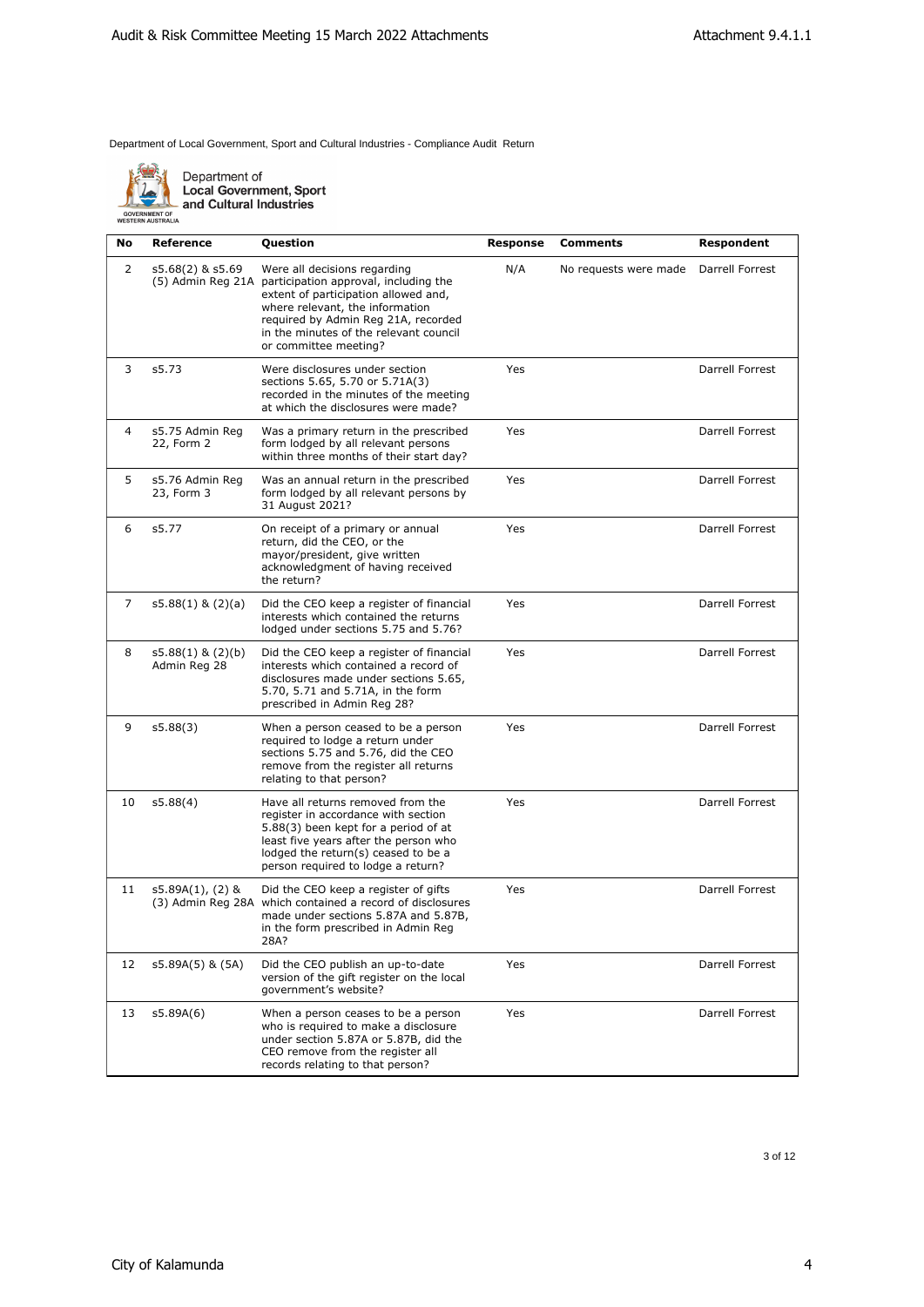

| No | <b>Reference</b>                                        | Question                                                                                                                                                                                                                                                                                                                     | Response | <b>Comments</b>  | Respondent      |
|----|---------------------------------------------------------|------------------------------------------------------------------------------------------------------------------------------------------------------------------------------------------------------------------------------------------------------------------------------------------------------------------------------|----------|------------------|-----------------|
| 14 | s5.89A(7)                                               | Have copies of all records removed<br>from the register under section 5.89A<br>(6) been kept for a period of at least<br>five years after the person ceases to<br>be a person required to make a<br>disclosure?                                                                                                              | Yes      |                  | Darrell Forrest |
| 15 | <b>Rules of Conduct</b><br>Reg $11(1)$ , $(2)$ &<br>(4) | Where a council member had an<br>interest that could, or could reasonably<br>be perceived to, adversely affect the<br>impartiality of the person, did they<br>disclose the interest in accordance with<br>Rules of Conduct Reg 11(2)?*                                                                                       | Yes      |                  | Darrell Forrest |
|    |                                                         | *Question not applicable after 2 Feb<br>2021                                                                                                                                                                                                                                                                                 |          |                  |                 |
| 16 | <b>Rules of Conduct</b><br>Reg 11(6)                    | Where a council member disclosed an<br>interest under Rules of Conduct Reg<br>11(2) was the nature of the interest<br>recorded in the minutes?*                                                                                                                                                                              | Yes      |                  | Darrell Forrest |
|    |                                                         | *Question not applicable after 2 Feb<br>2021                                                                                                                                                                                                                                                                                 |          |                  |                 |
| 17 | $s5.70(2)$ & $(3)$                                      | Where an employee had an interest in<br>any matter in respect of which the<br>employee provided advice or a report<br>directly to council or a committee, did<br>that person disclose the nature and<br>extent of that interest when giving the<br>advice or report?                                                         | Yes      |                  | Darrell Forrest |
| 18 | s5.71A & s5.71B<br>(5)                                  | Where council applied to the Minister<br>to allow the CEO to provide advice or a<br>report to which a disclosure under<br>s5.71A(1) relates, did the application<br>include details of the nature of the<br>interest disclosed and any other<br>information required by the Minister for<br>the purposes of the application? | N/A      | No requests made | Darrell Forrest |
| 19 | s5.71B(6) &<br>s5.71B(7)                                | Was any decision made by the Minister<br>under subsection 5.71B(6) recorded in<br>the minutes of the council meeting at<br>which the decision was considered?                                                                                                                                                                | N/A      |                  | Darrell Forrest |
| 20 | 34B & 34C                                               | s5.103 Admin Regs Has the local government adopted a<br>code of conduct in accordance with<br>Admin Regs 34B and 34C to be<br>observed by council members,<br>committee members and employees?*                                                                                                                              | Yes      |                  | Darrell Forrest |
|    |                                                         | *Question not applicable after 2 Feb<br>2021                                                                                                                                                                                                                                                                                 |          |                  |                 |
| 21 | Admin Reg 34B(5)                                        | Has the CEO kept a register of<br>notifiable gifts in accordance with<br>Admin Reg 34B(5)?*                                                                                                                                                                                                                                  | Yes      |                  | Darrell Forrest |
|    |                                                         | *Question not applicable after 2 Feb<br>2021                                                                                                                                                                                                                                                                                 |          |                  |                 |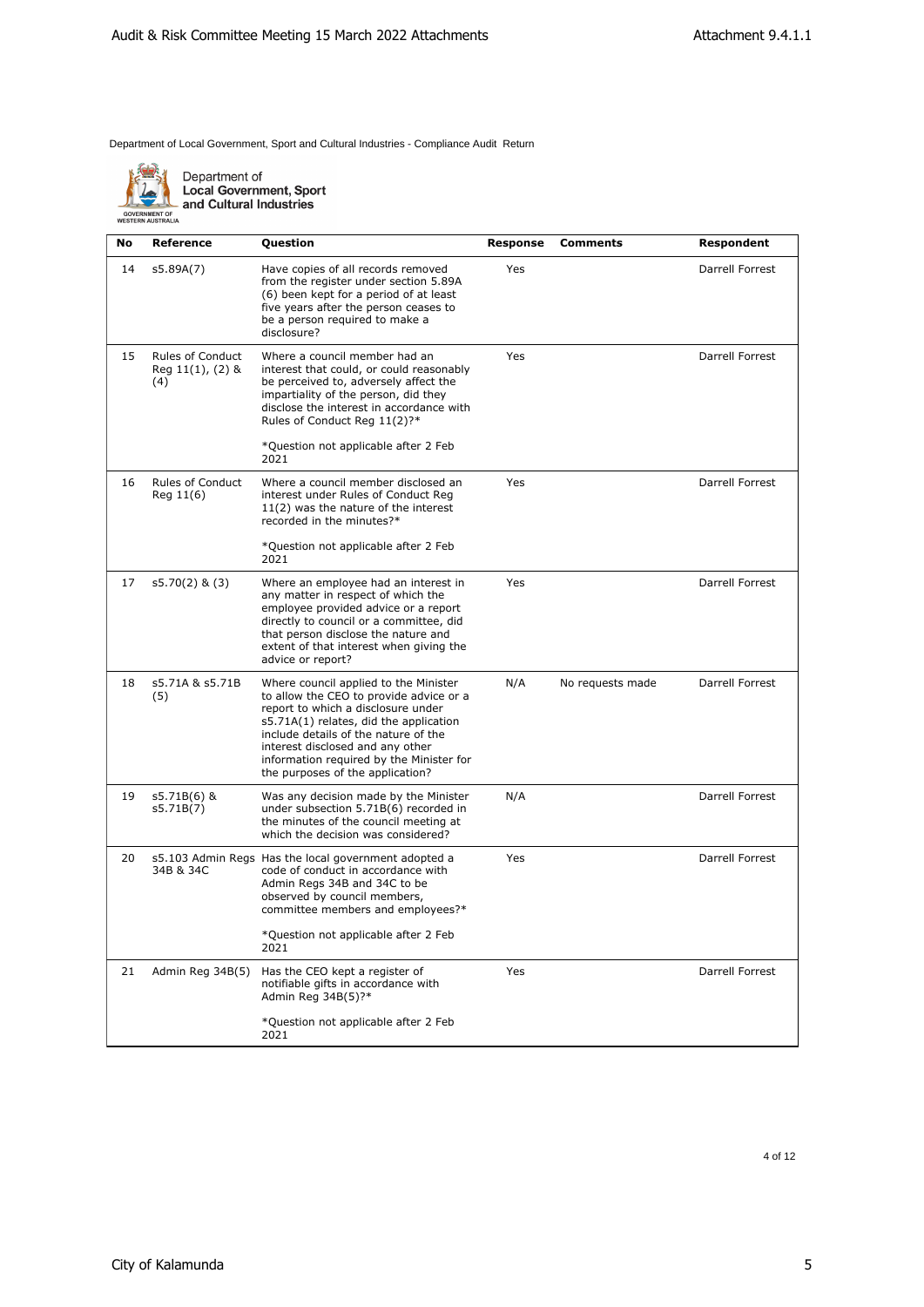

Department of **Local Government, Sport** and Cultural Industries

**No Reference Question Response Comments Respondent** 22 s5.104(1) Did the local government prepare and adopt, by absolute majority, a code of conduct to be observed by council members, committee members and candidates within 3 months of the prescribed model code of conduct coming into operation (3 February 2021)? Yes Darrell Forrest 23 s5.104(3) & (4) Did the local government adopt additional requirements in addition to the model code of conduct? If yes, does it comply with section 5.104(3) and (4)? No Darrell Forrest 24 s5.104(7) Did the CEO publish an up-to-date version of the adopted code of conduct on the local government's website? Yes Darrell Forrest 25 s5.51A(1) & (3) Did the CEO prepare, and implement and publish an up-to-date version on the local government's website, a code of conduct to be observed by employees of the local government? Yes Darrell Forrest **Disposal of Property**

| <b>No</b> | Reference | <b>Question</b>                                                                                                                                                                                                    | Response | <b>Comments</b>                                             | Respondent      |
|-----------|-----------|--------------------------------------------------------------------------------------------------------------------------------------------------------------------------------------------------------------------|----------|-------------------------------------------------------------|-----------------|
|           | s3.58(3)  | Where the local government disposed<br>of property other than by public<br>auction or tender, did it dispose of the<br>property in accordance with section<br>3.58(3) (unless section 3.58(5)<br>applies)?         | N/A      | The City did not dispose Darrell Forrest<br>of any property |                 |
|           | s3.58(4)  | Where the local government disposed<br>of property under section 3.58(3), did<br>it provide details, as prescribed by<br>section 3.58(4), in the required local<br>public notice for each disposal of<br>property? | N/A      |                                                             | Darrell Forrest |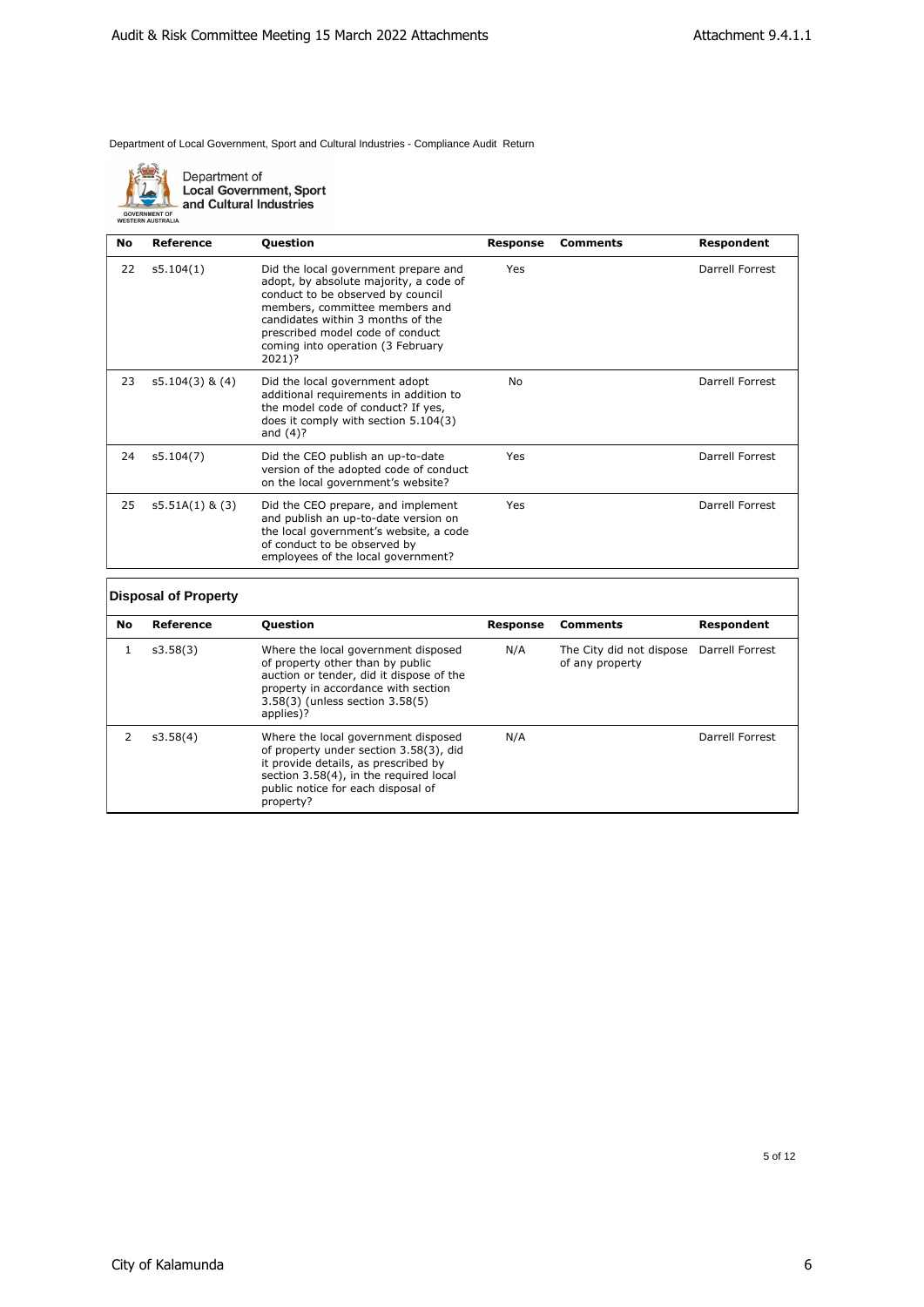

Department of<br>Local Government, Sport<br>and Cultural Industries

#### **Elections**

| No | <b>Reference</b>             | <b>Question</b>                                                                                                                                                                                                                                                                                                                                                             | Response   | <b>Comments</b> | Respondent      |
|----|------------------------------|-----------------------------------------------------------------------------------------------------------------------------------------------------------------------------------------------------------------------------------------------------------------------------------------------------------------------------------------------------------------------------|------------|-----------------|-----------------|
| 1  | Elect Regs $30G(1)$<br>& (2) | Did the CEO establish and maintain an<br>electoral gift register and ensure that<br>all disclosure of gifts forms completed<br>by candidates and donors and received<br>by the CEO were placed on the<br>electoral gift register at the time of<br>receipt by the CEO and in a manner<br>that clearly identifies and distinguishes<br>the forms relating to each candidate? | <b>Yes</b> |                 | Darrell Forrest |
| 2  | Elect Regs 30G(3)<br>& (4)   | Did the CEO remove any disclosure of<br>gifts forms relating to an unsuccessful<br>candidate, or a successful candidate<br>that completed their term of office,<br>from the electoral gift register, and<br>retain those forms separately for a<br>period of at least two years?                                                                                            | <b>Yes</b> |                 | Darrell Forrest |
| 3  | Elect Regs 30G(5)<br>&(6)    | Did the CEO publish an up-to-date<br>version of the electoral gift register on<br>the local government's official website<br>in accordance with Elect Reg 30G(6)?                                                                                                                                                                                                           | Yes        |                 | Darrell Forrest |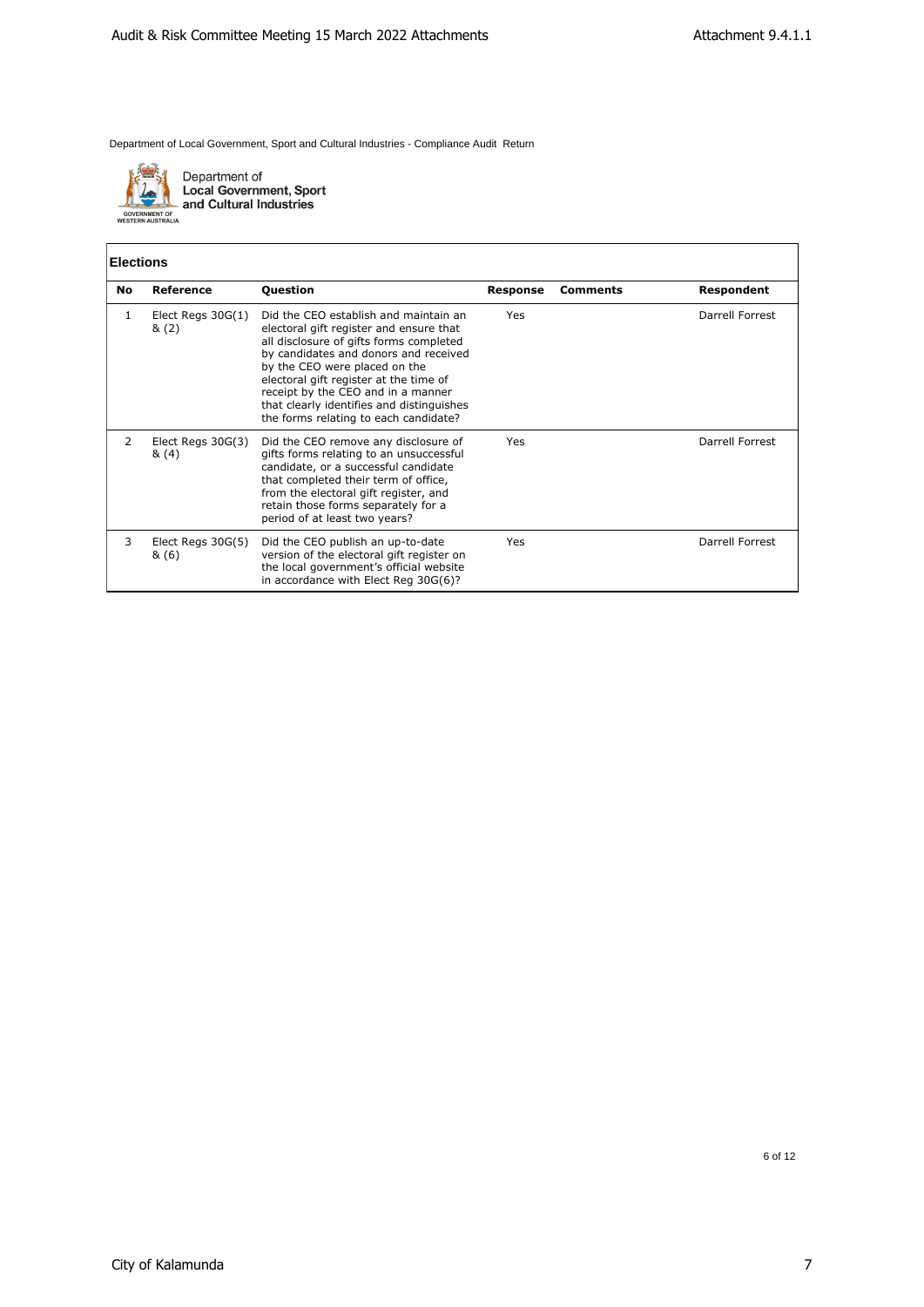

| <b>Finance</b> |                           |                                                                                                                                                                                                                                                                                                                                                                                                      |                 |                                            |                   |
|----------------|---------------------------|------------------------------------------------------------------------------------------------------------------------------------------------------------------------------------------------------------------------------------------------------------------------------------------------------------------------------------------------------------------------------------------------------|-----------------|--------------------------------------------|-------------------|
| No             | <b>Reference</b>          | Question                                                                                                                                                                                                                                                                                                                                                                                             | <b>Response</b> | <b>Comments</b>                            | <b>Respondent</b> |
| $\mathbf{1}$   | s7.1A                     | Has the local government established<br>an audit committee and appointed<br>members by absolute majority in<br>accordance with section 7.1A of the<br>Act?                                                                                                                                                                                                                                           | Yes             |                                            | Darrell Forrest   |
| 2              | s7.1B                     | Where the council delegated to its<br>audit committee any powers or duties<br>under Part 7 of the Act, did it do so by<br>absolute majority?                                                                                                                                                                                                                                                         | N/A             | No delegation provided<br>to the committee | Darrell Forrest   |
| 3              | s7.9(1)                   | Was the auditor's report for the<br>financial year ended 30 June 2021<br>received by the local government by<br>31 December 2021?                                                                                                                                                                                                                                                                    | Yes             |                                            | Darrell Forrest   |
| 4              | s7.12A(3)                 | Where the local government<br>determined that matters raised in the<br>auditor's report prepared under s7.9<br>(1) of the Act required action to be<br>taken, did the local government ensure<br>that appropriate action was<br>undertaken in respect of those<br>matters?                                                                                                                           | Yes             |                                            | Darrell Forrest   |
| 5              | s7.12A(4)(a) & (4)<br>(b) | Where matters identified as significant<br>were reported in the auditor's report,<br>did the local government prepare a<br>report that stated what action the local<br>government had taken or intended to<br>take with respect to each of those<br>matters? Was a copy of the report<br>given to the Minister within three<br>months of the audit report being<br>received by the local government? | Yes             |                                            | Darrell Forrest   |
| 6              | s7.12A(5)                 | Within 14 days after the local<br>government gave a report to the<br>Minister under s7.12A(4)(b), did the<br>CEO publish a copy of the report on<br>the local government's official website?                                                                                                                                                                                                         | Yes             |                                            | Darrell Forrest   |
| $\overline{7}$ | Audit Reg 10(1)           | Was the auditor's report for the<br>financial year ending 30 June received<br>by the local government within 30<br>days of completion of the audit?                                                                                                                                                                                                                                                  | Yes             |                                            | Darrell Forrest   |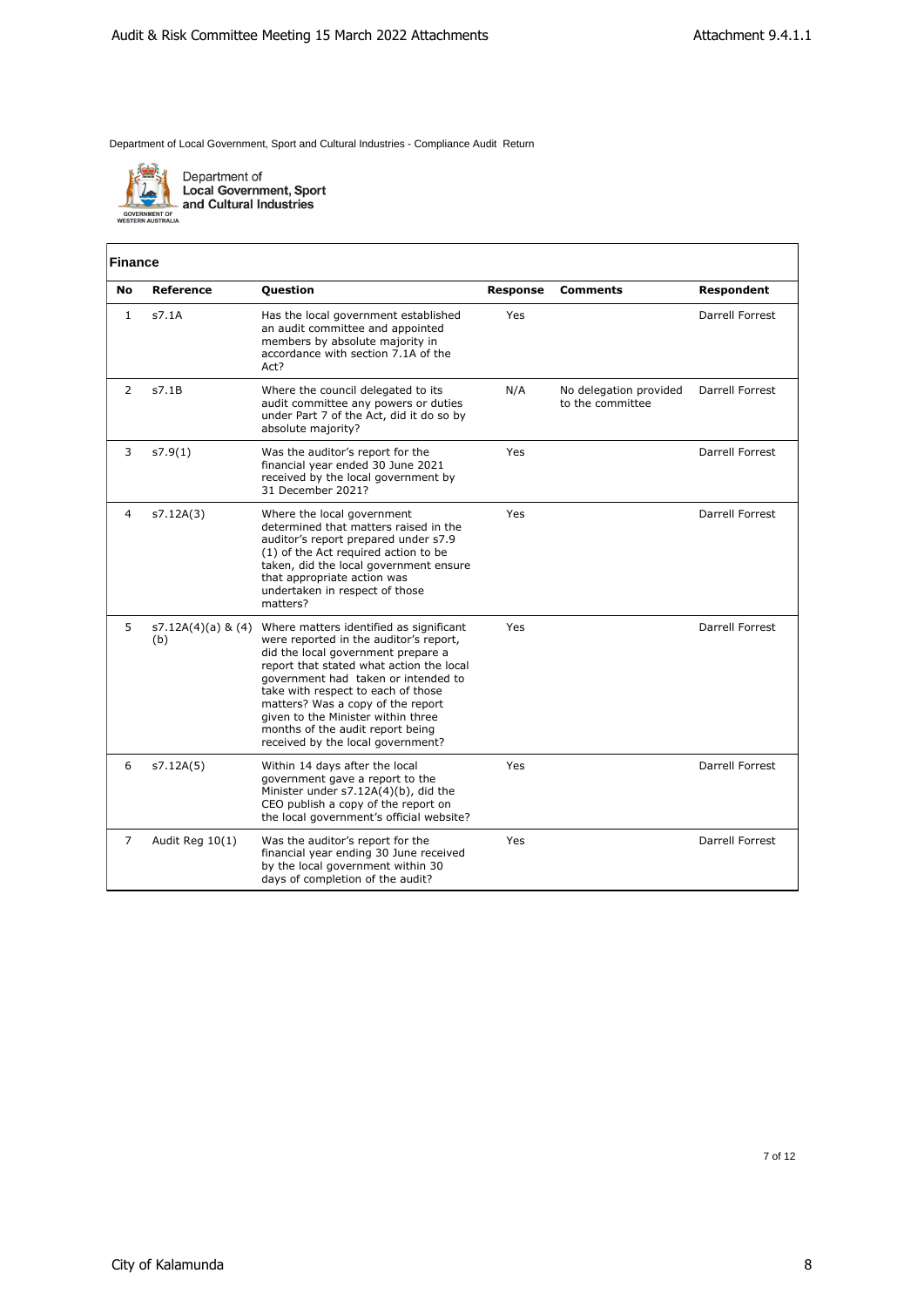

Department of<br>Local Government, Sport<br>and Cultural Industries

# **Integrated Planning and Reporting**

| <b>No</b>     | Reference                       | <b>Question</b>                                                                                                                                                                                          | Response | <b>Comments</b>                                                              | Respondent      |
|---------------|---------------------------------|----------------------------------------------------------------------------------------------------------------------------------------------------------------------------------------------------------|----------|------------------------------------------------------------------------------|-----------------|
| ı             | Admin Reg 19C                   | Has the local government adopted by<br>absolute majority a strategic<br>community plan?<br>If Yes, please provide the adoption<br>date or the date of the most recent<br>review in the Comments section? | Yes      | Adopted at the Ordinary Darrell Forrest<br>Council Meeting of 25<br>May 2021 |                 |
| $\mathcal{P}$ | Admin Reg 19DA<br>$(1)$ & $(4)$ | Has the local government adopted by<br>absolute majority a corporate business<br>plan?<br>If Yes, please provide the adoption<br>date or the date of the most recent<br>review in the Comments section?  | Yes      | Adopted at the Special<br>Council Meeting of 28<br>June 2021                 | Darrell Forrest |
| 3             | Admin Reg 19DA<br>$(2)$ & $(3)$ | Does the corporate business plan<br>comply with the requirements of Admin<br>Reg 19DA(2) & (3)?                                                                                                          | Yes      |                                                                              | Darrell Forrest |
|               |                                 |                                                                                                                                                                                                          |          |                                                                              |                 |

#### **Local Government Employees**

| No | Reference                                | <b>Question</b>                                                                                                                                                        | <b>Response</b> | <b>Comments</b>                                                                              | Respondent             |
|----|------------------------------------------|------------------------------------------------------------------------------------------------------------------------------------------------------------------------|-----------------|----------------------------------------------------------------------------------------------|------------------------|
| 1  | Admin Reg 18C                            | Did the local government approve a<br>process to be used for the selection<br>and appointment of the CEO before the<br>position of CEO was advertised?                 | N/A             | The City did not<br>undertake the<br>recruitment of a CEO<br>during the year under<br>review | Darrell Forrest        |
| 2  | s5.36(4) & s5.37<br>(3) Admin Reg<br>18A | Were all CEO and/or senior employee<br>vacancies advertised in accordance<br>with Admin Reg 18A?                                                                       | N/A             | No recruitment<br>undertaken                                                                 | Darrell Forrest        |
| 3  | Admin Reg 18E                            | Was all information provided in<br>applications for the position of CEO<br>true and accurate?                                                                          | N/A             |                                                                                              | Darrell Forrest        |
| 4  | Admin Reg 18F                            | Was the remuneration and other<br>benefits paid to a CEO on appointment<br>the same remuneration and benefits<br>advertised for the position under<br>section 5.36(4)? | N/A             |                                                                                              | Darrell Forrest        |
| 5  | s5.37(2)                                 | Did the CEO inform council of each<br>proposal to employ or dismiss senior<br>employee?                                                                                | N/A             | The City does not have<br>any designated senior<br>employees                                 | Darrell Forrest        |
| 6  | s5.37(2)                                 | Where council rejected a CEO's<br>recommendation to employ or dismiss<br>a senior employee, did it inform the<br>CEO of the reasons for doing so?                      | N/A             |                                                                                              | <b>Darrell Forrest</b> |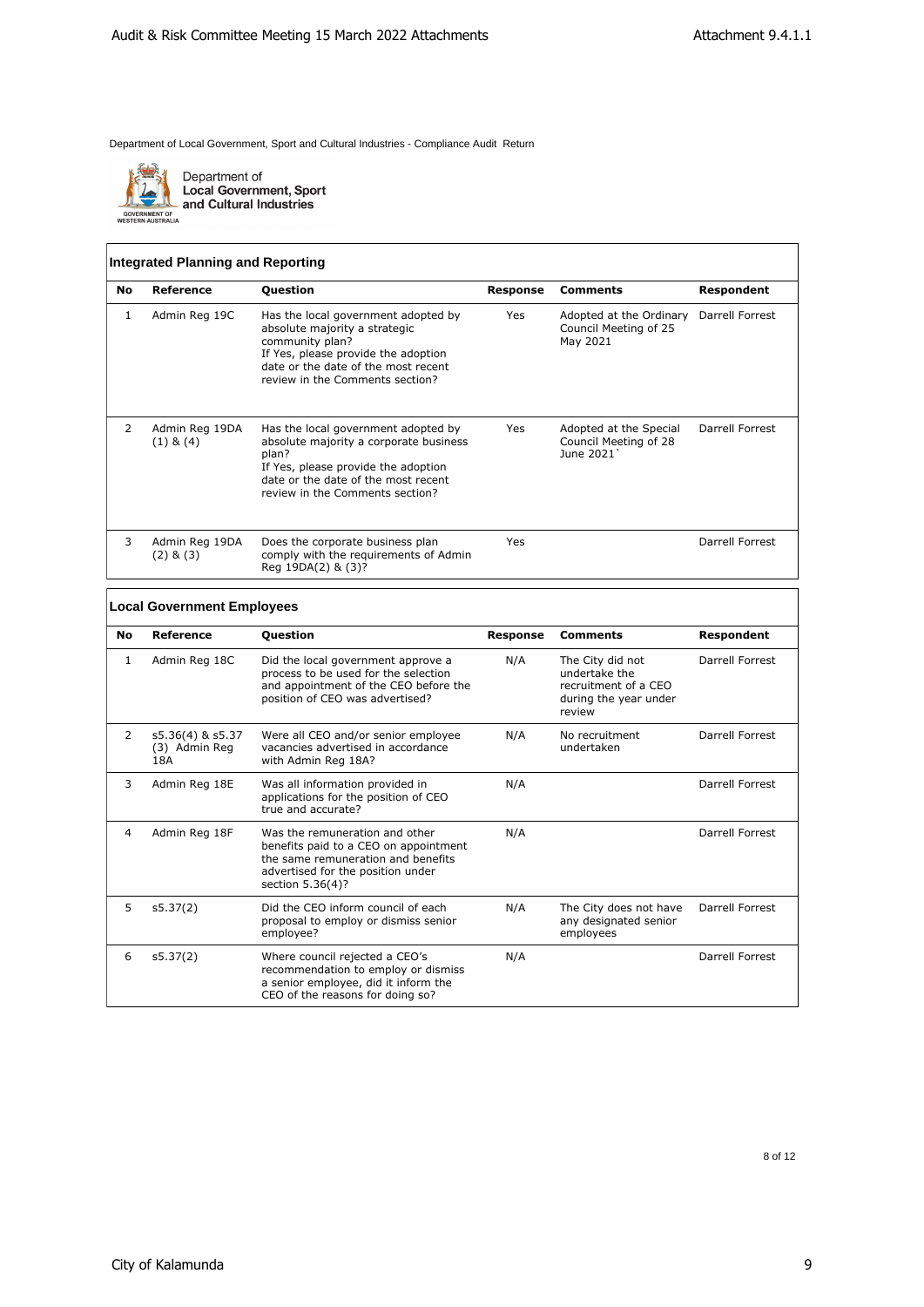

Department of<br>Local Government, Sport<br>and Cultural Industries

GOVERNMENT OF<br>WESTERN AUSTRALIA

#### **Official Conduct**

| No            | Reference         | <b>Question</b>                                                                                                                                                                                                                                                                       | Response | <b>Comments</b> | <b>Respondent</b> |
|---------------|-------------------|---------------------------------------------------------------------------------------------------------------------------------------------------------------------------------------------------------------------------------------------------------------------------------------|----------|-----------------|-------------------|
|               | s5.120            | Has the local government designated a<br>senior employee as defined by section<br>5.37 to be its complaints officer?                                                                                                                                                                  | No       |                 | Darrell Forrest   |
| $\mathcal{P}$ | $s5.121(1)$ & (2) | Has the complaints officer for the local<br>government maintained a register of<br>complaints which records all<br>complaints that resulted in a finding<br>under section $5.110(2)(a)?$ Does the<br>complaints register include all<br>information required by section 5.121<br>(2)? | Yes      |                 | Darrell Forrest   |
| 3             | s5.121(3)         | Has the CEO published an up-to-date<br>version of the register of the<br>complaints on the local government's<br>official website?                                                                                                                                                    | Yes      |                 | Darrell Forrest   |

# **Optional Questions**

| No | Reference           | <b>Question</b>                                                                                                                                                                                                                                                                                                                                                              | <b>Response</b> | Comments                                   | <b>Respondent</b> |
|----|---------------------|------------------------------------------------------------------------------------------------------------------------------------------------------------------------------------------------------------------------------------------------------------------------------------------------------------------------------------------------------------------------------|-----------------|--------------------------------------------|-------------------|
| 1  | Financial<br>(2)(c) | Did the CEO review the<br>Management Reg 5 appropriateness and effectiveness of<br>the local government's financial<br>management systems and procedures<br>in accordance with Financial<br>Management Reg 5(2)(c) within the<br>three years prior to 31 December<br>2021?<br>If yes, please provide the date of<br>council's resolution to accept the<br>report.            | Yes             | Reported to Council in<br>July 2020        | Darrell Forrest   |
| 2  | Audit Reg 17        | Did the CEO review the<br>appropriateness and effectiveness of<br>the local government's systems and<br>procedures in relation to risk<br>management, internal control and<br>legislative compliance in accordance<br>with Audit Reg 17 within the three<br>years prior to 31 December 2021?<br>If yes, please provide date of council's<br>resolution to accept the report. | Yes             | Reported to Council in<br><b>July 2020</b> | Darrell Forrest   |
| 3  | s5.87C              | Where a disclosure was made under<br>sections 5.87A or 5.87B, was the<br>disclosure made within 10 days after<br>receipt of the gift? Did the disclosure<br>include the information required by<br>section 5.87C?                                                                                                                                                            | N/A             | No disclosures required                    | Darrell Forrest   |
| 4  | $s5.90A(2)$ & $(5)$ | Did the local government prepare,<br>adopt by absolute majority and publish<br>an up-to-date version on the local<br>government's website, a policy dealing<br>with the attendance of council<br>members and the CEO at events?                                                                                                                                              | Yes             |                                            | Darrell Forrest   |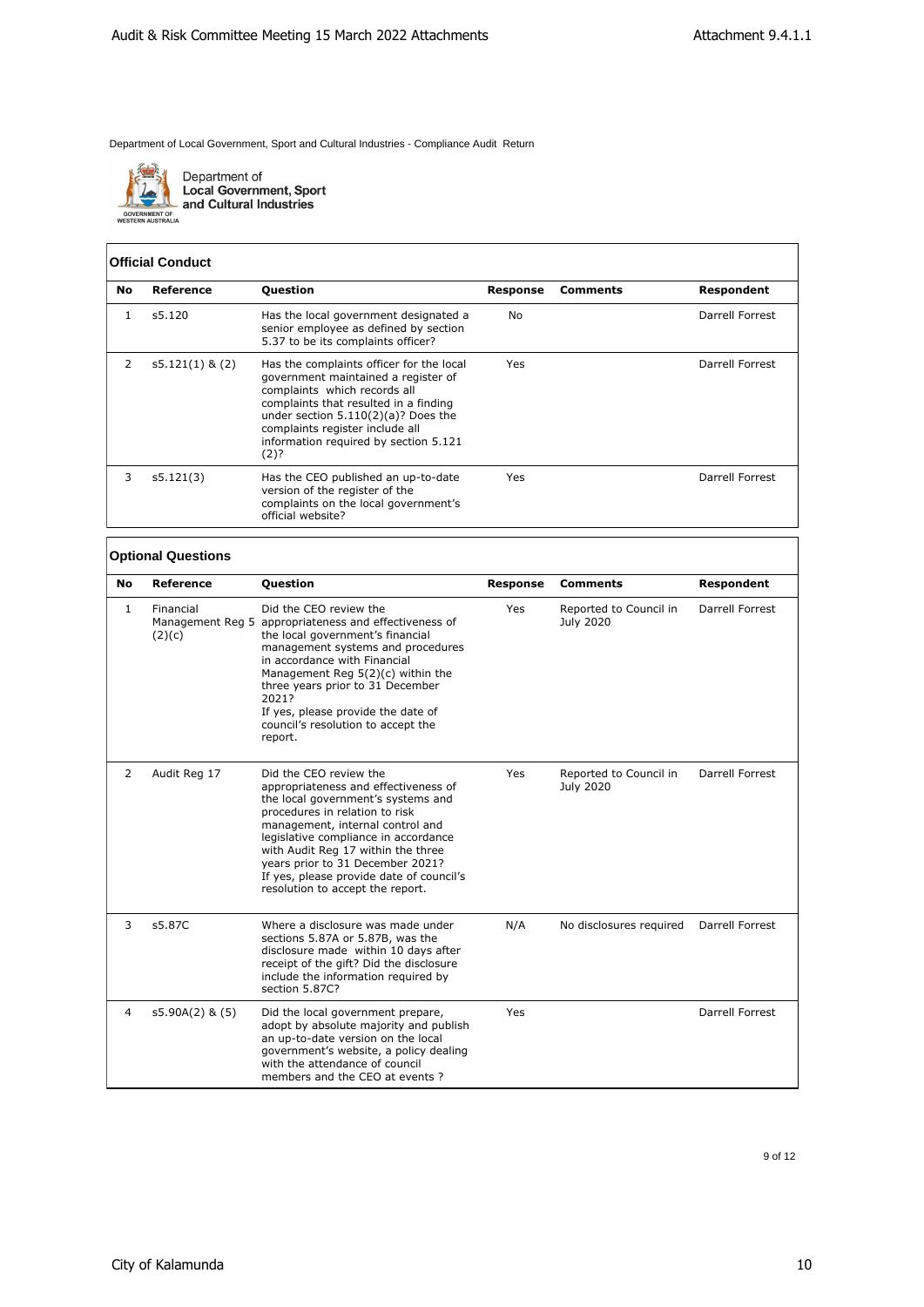

Department of<br>Local Government, Sport<br>and Cultural Industries

| No | Reference                           | <b>Question</b>                                                                                                                                                                                                  | <b>Response</b> | <b>Comments</b> | Respondent      |
|----|-------------------------------------|------------------------------------------------------------------------------------------------------------------------------------------------------------------------------------------------------------------|-----------------|-----------------|-----------------|
| 5  | $s5.96A(1)$ , $(2)$ , $(3)$<br>&(4) | Did the CEO publish information on the<br>local government's website in<br>accordance with sections 5.96A(1),<br>$(2)$ , $(3)$ , and $(4)$ ?                                                                     | Yes             |                 | Darrell Forrest |
| 6  | s5.128(1)                           | Did the local government prepare and<br>adopt (by absolute majority) a policy<br>in relation to the continuing<br>professional development of council<br>members?                                                | Yes             |                 | Darrell Forrest |
| 7  | s5.127                              | Did the local government prepare a<br>report on the training completed by<br>council members in the 2020/2021<br>financial year and publish it on the<br>local government's official website by<br>31 July 2021? | Yes             |                 | Darrell Forrest |
| 8  | s6.4(3)                             | By 30 September 2021, did the local<br>government submit to its auditor the<br>balanced accounts and annual financial<br>report for the year ending 30 June<br>2021?                                             | Yes             |                 | Darrell Forrest |
| 9  | s.6.2(3)                            | When adopting the annual budget, did<br>the local government take into account<br>all it's expenditure, revenue and<br>income?                                                                                   | Yes             |                 | Darrell Forrest |

# **Tenders for Providing Goods and Services**

| No | <b>Reference</b>                                                  | Question                                                                                                                                                                                                                                                                                         | <b>Response</b> | <b>Comments</b>                                                                         | Respondent      |
|----|-------------------------------------------------------------------|--------------------------------------------------------------------------------------------------------------------------------------------------------------------------------------------------------------------------------------------------------------------------------------------------|-----------------|-----------------------------------------------------------------------------------------|-----------------|
| 1  | F&G Reg 11A(1) &<br>(3)                                           | Did the local government comply with<br>its current purchasing policy [adopted<br>under F&G Reg 11A(1) & (3)] in<br>relation to the supply of goods or<br>services where the consideration under<br>the contract was, or was expected to<br>be, \$250,000 or less or worth<br>\$250,000 or less? | Yes             | The City's<br>documentation complies<br>with the Regulations                            | Darrell Forrest |
| 2  | s3.57 F&G Reg 11                                                  | Subject to F&G Reg 11(2), did the local<br>government invite tenders for all<br>contracts for the supply of goods or<br>services where the consideration under<br>the contract was, or was expected to<br>be, worth more than the consideration<br>stated in F&G Reg 11(1)?                      | Yes             | All purchasing complied<br>with the Regulations and<br>the City's documented<br>process | Darrell Forrest |
| 3  | F&G Regs 11(1),<br>$12(2)$ , 13, & $14(1)$ ,<br>$(3)$ , and $(4)$ | When regulations $11(1)$ , $12(2)$ or 13<br>required tenders to be publicly invited,<br>did the local government invite tenders<br>via Statewide public notice in<br>accordance with F&G Reg 14(3) and<br>$(4)$ ?                                                                                | Yes             |                                                                                         | Darrell Forrest |
| 4  | F&G Reg 12                                                        | Did the local government comply with<br>F&G Reg 12 when deciding to enter<br>into multiple contracts rather than a<br>single contract?                                                                                                                                                           | Yes             | No tenders were split                                                                   | Darrell Forrest |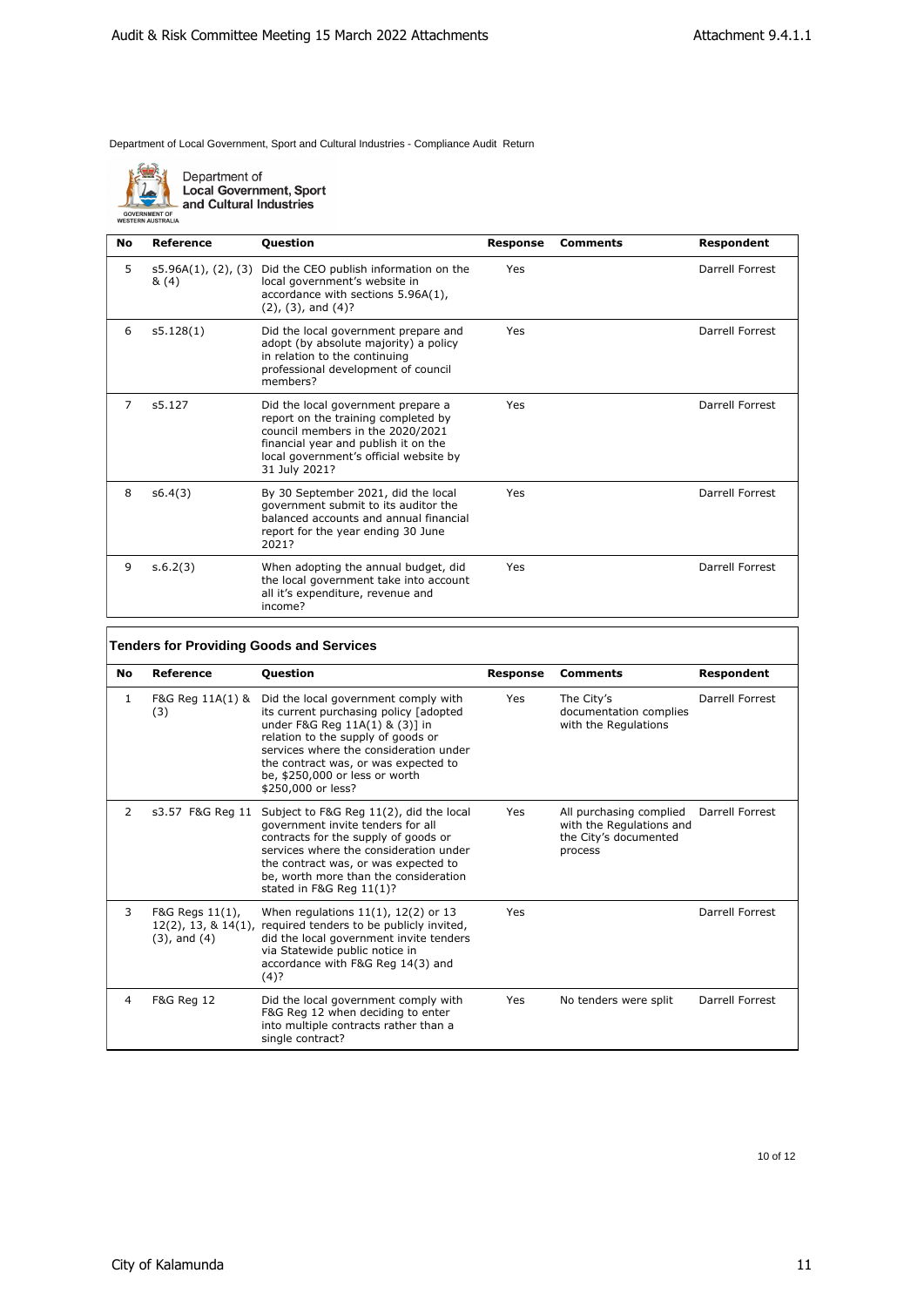

| No | Reference                          | Question                                                                                                                                                                                                                                                                 | Response | <b>Comments</b>                                                                                    | Respondent      |
|----|------------------------------------|--------------------------------------------------------------------------------------------------------------------------------------------------------------------------------------------------------------------------------------------------------------------------|----------|----------------------------------------------------------------------------------------------------|-----------------|
| 5  | F&G Reg 14(5)                      | If the local government sought to vary<br>the information supplied to tenderers,<br>was every reasonable step taken to<br>give each person who sought copies of<br>the tender documents or each<br>acceptable tenderer notice of the<br>variation?                       | Yes      | Addendums and<br>notifications were<br>supplied to all tenderers.                                  | Darrell Forrest |
| 6  | F&G Regs 15 & 16                   | Did the local government's procedure<br>for receiving and opening tenders<br>comply with the requirements of F&G<br>Regs 15 and 16?                                                                                                                                      | Yes      |                                                                                                    | Darrell Forrest |
| 7  | <b>F&amp;G Reg 17</b>              | Did the information recorded in the<br>local government's tender register<br>comply with the requirements of F&G<br>Reg 17 and did the CEO make the<br>tenders register available for public<br>inspection and publish it on the local<br>government's official website? | Yes      | All required information<br>entered in the register<br>and made available for<br>public inspection | Darrell Forrest |
| 8  | F&G Reg 18(1)                      | Did the local government reject any<br>tenders that were not submitted at the<br>place, and within the time, specified in<br>the invitation to tender?                                                                                                                   | Yes      | 1 tenderer did not meet Darrell Forrest<br>timeframe                                               |                 |
| 9  | F&G Reg 18(4)                      | Were all tenders that were not rejected<br>assessed by the local government via a<br>written evaluation of the extent to<br>which each tender satisfies the criteria<br>for deciding which tender to accept?                                                             | Yes      | All tenders evaluated in<br>accordance with<br>requirements                                        | Darrell Forrest |
| 10 | <b>F&amp;G Reg 19</b>              | Did the CEO give each tenderer written<br>notice containing particulars of the<br>successful tender or advising that no<br>tender was accepted?                                                                                                                          | Yes      | Notifications provided to Darrell Forrest<br>all tenderers                                         |                 |
| 11 | F&G Regs 21 & 22                   | Did the local government's advertising<br>and expression of interest processes<br>comply with the requirements of F&G<br>Regs 21 and 22?                                                                                                                                 | Yes      |                                                                                                    | Darrell Forrest |
| 12 | F&G Reg 23(1) &<br>(2)             | Did the local government reject any<br>expressions of interest that were not<br>submitted at the place, and within the<br>time, specified in the notice or that<br>failed to comply with any other<br>requirement specified in the notice?                               | N/A      | no EOI's rejected                                                                                  | Darrell Forrest |
| 13 | F&G Reg 23(3) &<br>(4)             | Were all expressions of interest that<br>were not rejected under F&G Reg 23<br>$(1)$ & $(2)$ assessed by the local<br>government? Did the CEO list each<br>person as an acceptable tenderer?                                                                             | Yes      |                                                                                                    | Darrell Forrest |
| 14 | <b>F&amp;G Reg 24</b>              | Did the CEO give each person who<br>submitted an expression of interest a<br>notice in writing of the outcome in<br>accordance with F&G Reg 24?                                                                                                                          | Yes      | Outcome notified to all<br>submitting an EOI                                                       | Darrell Forrest |
| 15 | F&G Regs 24AD(2)<br>& (4) and 24AE | Did the local government invite<br>applicants for a panel of pre-qualified<br>suppliers via Statewide public notice in<br>accordance with F&G Reg 24AD(4) and<br>24AE?                                                                                                   | No       | The City has not<br>established any panels                                                         | Darrell Forrest |